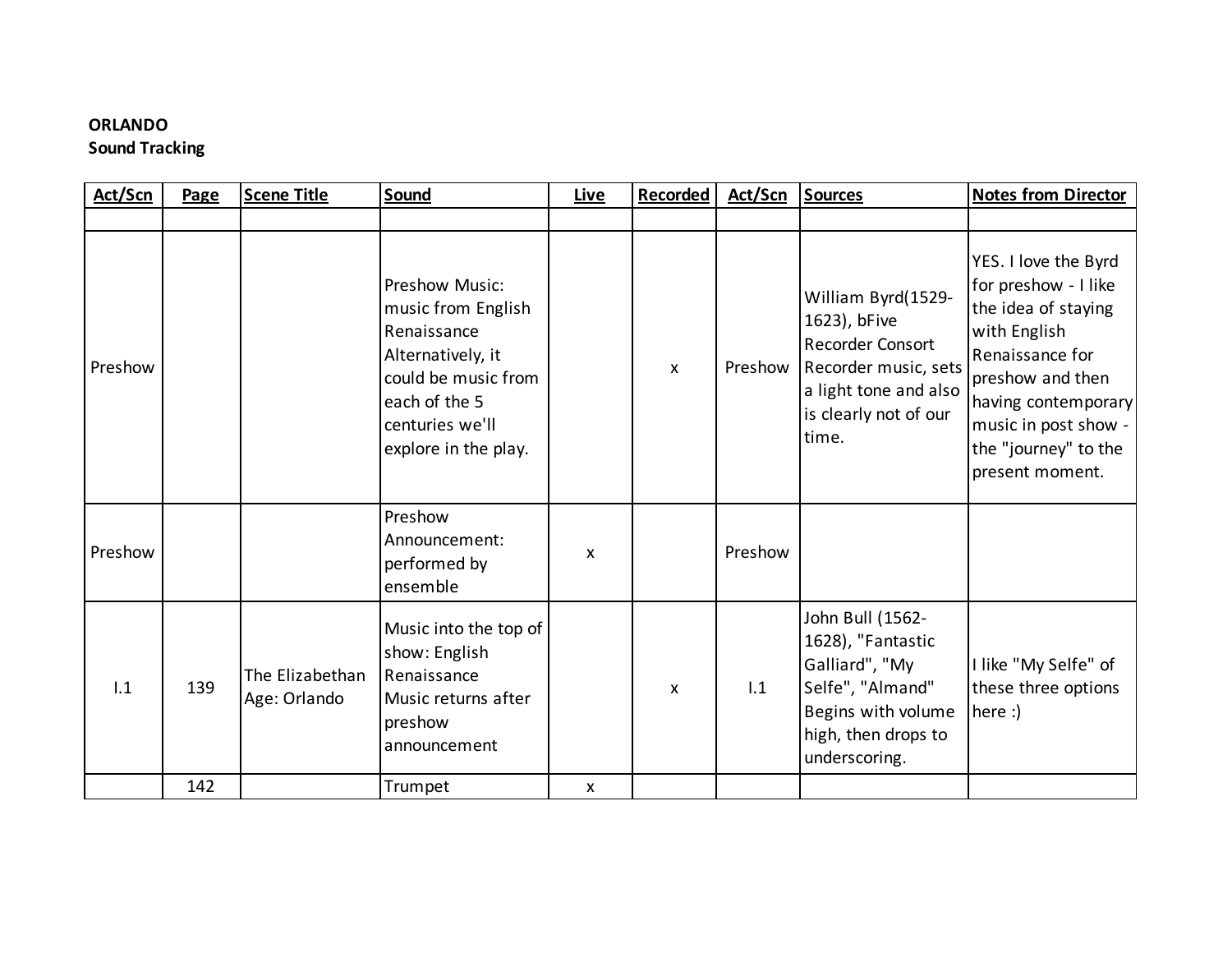| Act/Scn | Page | <b>Scene Title</b> | Sound                                                                                                                                                                             | <b>Live</b> | <b>Recorded</b> | <b>Act/Scn</b> | <b>Sources</b>                                                                                                                     | <b>Notes from Director</b>                                                                                                                                                                                                                |
|---------|------|--------------------|-----------------------------------------------------------------------------------------------------------------------------------------------------------------------------------|-------------|-----------------|----------------|------------------------------------------------------------------------------------------------------------------------------------|-------------------------------------------------------------------------------------------------------------------------------------------------------------------------------------------------------------------------------------------|
|         |      |                    |                                                                                                                                                                                   |             |                 |                |                                                                                                                                    |                                                                                                                                                                                                                                           |
| 1.2     | 145  | The Queen          | Music to introduce<br>the Queen (actually<br>begin with end of I.1<br>- "great Queen<br>herself."<br>Could be a fanfare or<br>something from the<br>period that is more<br>regal. |             | X               | 1.2            | John Bull, "The<br>Queenes<br>Command"<br>Alternate: John Bull:<br>"Prelude",<br>"Corantos: Joyeux<br>Coranto", "Queen's<br>Alman" | Yes! Let's try this.                                                                                                                                                                                                                      |
|         | 147  |                    | Underscoring music<br>when Queen takes<br>Orlando to Court -<br>continues through<br>Bedroom.<br>Something light and<br>airy.                                                     |             | X               |                | William Byrd, "Mass<br>for 3 Voices",<br>"Fantasia III"<br>John Dowland (1563-<br>1626), "A Fancy"                                 | I actually like "The<br>Queenes Command"<br>for this travel<br>sequence. Maybe we<br>want something<br>different for the<br>Queen's introduction<br>then? Or we want to<br>reprise the track<br>here on their walk to<br>her bed chamber? |
| 1.3     | 150  | Man's Treachery    | Music changes to<br>low, swirling wind<br>for Winter, perhaps<br>with music below                                                                                                 |             | X               | 1.3            | John Dowland,<br>"Melancholy<br>Galliard"                                                                                          | This is lovely. I<br>would love to try<br>this.                                                                                                                                                                                           |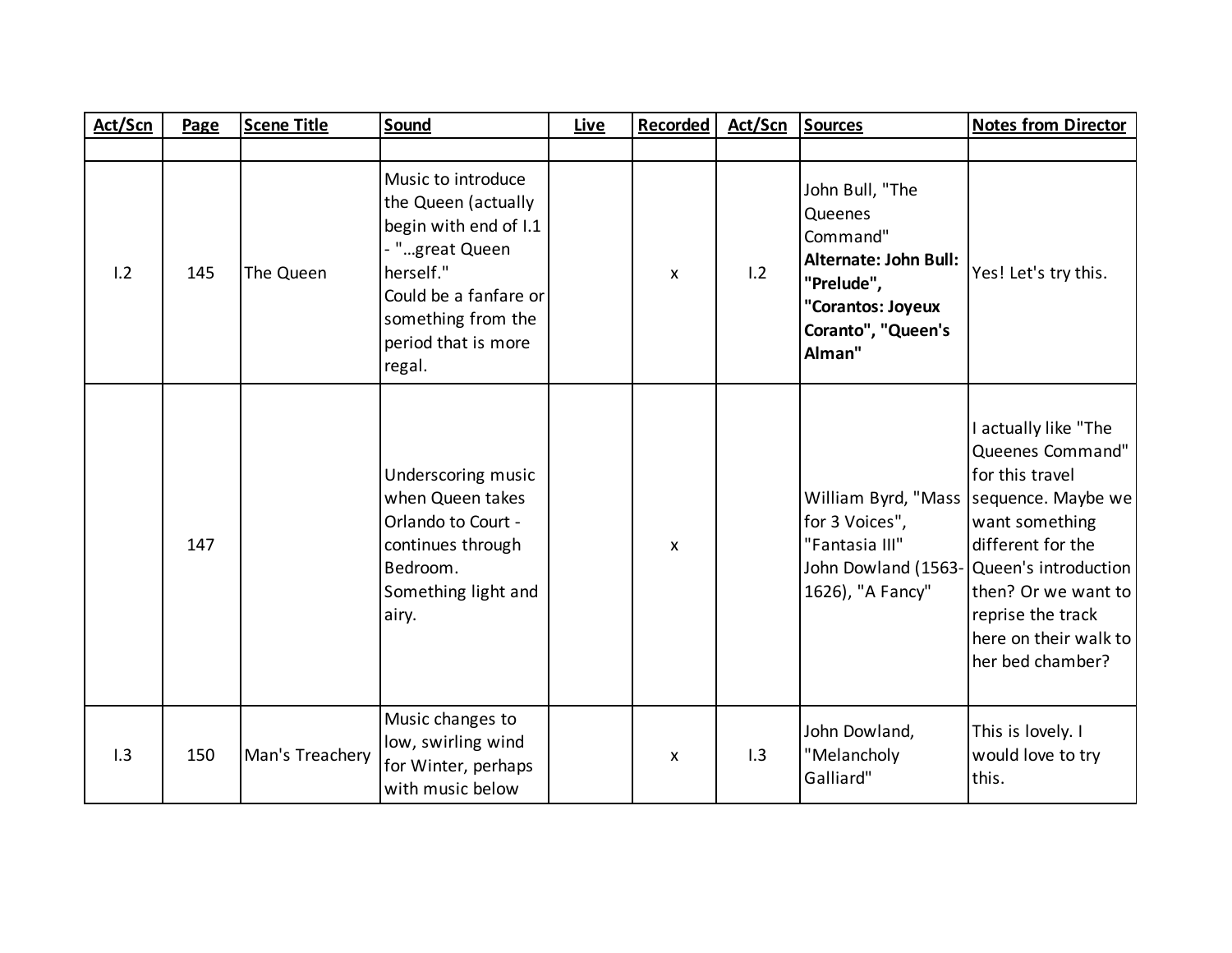| Act/Scn | Page | <b>Scene Title</b>                                                                | Sound                                                                                                                                                                                                                                             | <b>Live</b> | <b>Recorded</b> | Act/Scn | <b>Sources</b>                                                             | <b>Notes from Director</b>                                                      |
|---------|------|-----------------------------------------------------------------------------------|---------------------------------------------------------------------------------------------------------------------------------------------------------------------------------------------------------------------------------------------------|-------------|-----------------|---------|----------------------------------------------------------------------------|---------------------------------------------------------------------------------|
|         |      |                                                                                   |                                                                                                                                                                                                                                                   |             |                 |         |                                                                            |                                                                                 |
|         | 152  |                                                                                   | Shattering glass as<br>mirror is broken                                                                                                                                                                                                           |             | $\mathsf{X}$    |         |                                                                            |                                                                                 |
| 1.4     | 153  | Orlando Grows<br>Tired of the<br>Queen Or:<br>Clorinda, Favilla,<br>and Ephrosyne | Music underscoring<br>the entrance of 3<br>ladies (begin I.3<br>"many ladies were<br>ready to show him<br>their favors.")<br>Light and fun, sexy if<br>possible with English<br>Renaissance music                                                 |             | $\mathsf{X}$    | 1.4     | William Byrd,<br>"Galliard in G<br>Major"                                  | YES!                                                                            |
|         | 154  |                                                                                   | Whipping sound?                                                                                                                                                                                                                                   |             | $\mathsf{X}$    |         |                                                                            |                                                                                 |
| 1.5     | 156  | The Great Frost.<br>The Russian<br>Princess                                       | Perhaps instead of<br>music, we use the<br>sound of ice<br>crackling to aurally<br>illustrate the frost?<br>This could then<br>blend into sound of<br>cool wind and skates<br>of ice. (I think this all<br>goes away when<br>Orlando sees Sasha.) |             | X               | 1.5     | Maybe: "Mass for 3<br>Voices: Kyrie" or<br>"Mass for 3 Voices:<br>Sanctus" | I'd like to try some<br>kind of music here<br>into the Great Frost,<br>I think. |
|         | 157  |                                                                                   | "Music and<br>trumpets."                                                                                                                                                                                                                          |             | X               |         |                                                                            |                                                                                 |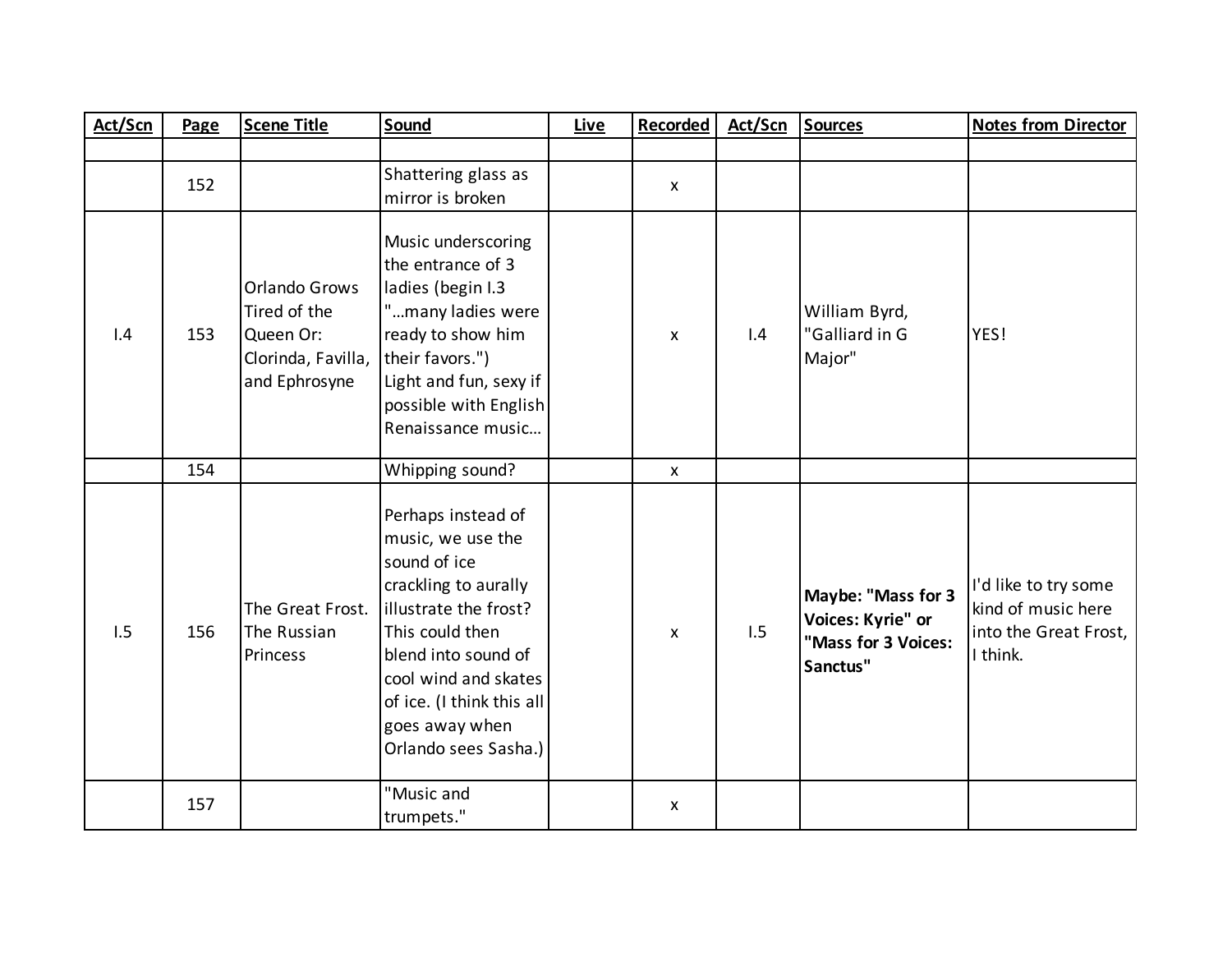| Act/Scn | Page | <b>Scene Title</b>   | Sound                                                                     | <b>Live</b> | Recorded     | Act/Scn | <b>Sources</b>                                                          | <b>Notes from Director</b>         |
|---------|------|----------------------|---------------------------------------------------------------------------|-------------|--------------|---------|-------------------------------------------------------------------------|------------------------------------|
|         |      |                      |                                                                           |             |              |         |                                                                         |                                    |
|         | 159  |                      | Music underscoring<br>banquet:<br>Renaissance lute,<br>perhaps.           |             | X            |         | John Dowland, "The<br>Eglatine Branche"                                 | YES!                               |
|         |      |                      | Boom to reinforce<br>the Queen slamming<br>chair?                         |             | X            |         |                                                                         |                                    |
| 1.6     | 161  | Orlando and<br>Sasha | Music change to<br>something more<br>romantic                             |             |              | 1.6     | John Dowland, "Book<br>of Songs, Book 2: A<br>Fine Knack for<br>Ladies" |                                    |
|         | 163  |                      | Sound of skates<br>scraping against ice                                   |             | $\mathsf{x}$ |         |                                                                         |                                    |
|         | 165  |                      | Sound of skates<br>scraping against ice                                   |             | $\mathsf{X}$ |         |                                                                         |                                    |
|         | 166  |                      | Sound of a bell<br>tolling the hour                                       |             | X            |         |                                                                         |                                    |
|         | 168  |                      | Restore romantic<br>music as Sasha and<br>Orlando skate back<br>to London |             | X            |         | John Dowland, "Book<br>of Songs, Book 2: A<br>Fine Knack for<br>Ladies" | Lovely                             |
| 1.7     | 169  | London               | Sound of skates<br>scraping against ice                                   |             | $\mathsf{X}$ | 1.7     |                                                                         |                                    |
|         | 170  |                      | Music for Carnival -<br>more rauccous and<br>lively                       |             | X            |         | William Byrd,<br>"Galliard in A Minor"<br>John Bull, "Galliard"         | I think I prefer the<br>Bull here. |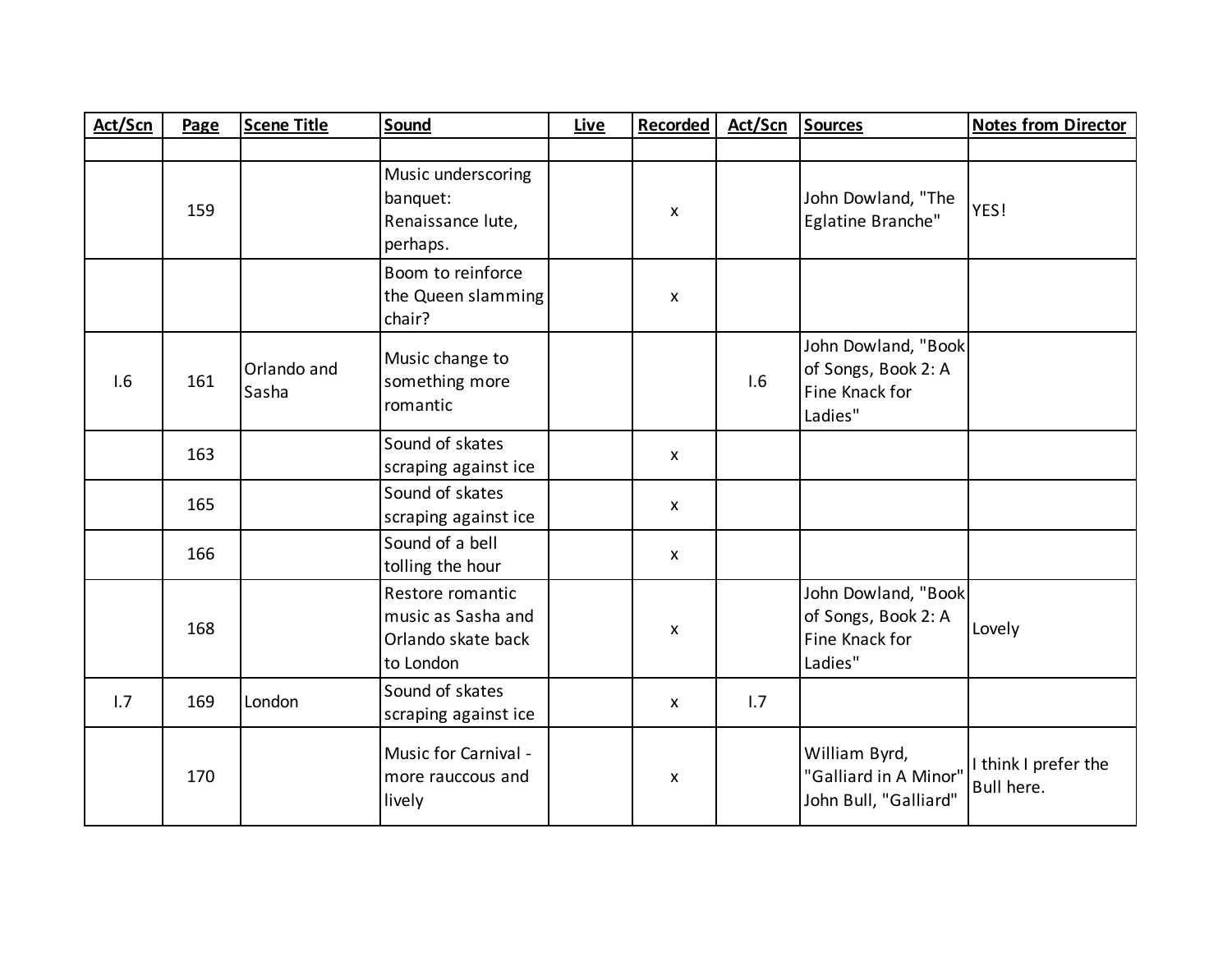| Act/Scn | Page | <b>Scene Title</b>                             | Sound                                                                         | Live         | <b>Recorded</b>           | Act/Scn | <b>Sources</b>                                                                                                                                                                  | <b>Notes from Director</b>                     |
|---------|------|------------------------------------------------|-------------------------------------------------------------------------------|--------------|---------------------------|---------|---------------------------------------------------------------------------------------------------------------------------------------------------------------------------------|------------------------------------------------|
|         |      |                                                |                                                                               |              |                           |         |                                                                                                                                                                                 |                                                |
|         |      |                                                | Music out for<br><b>OTHELLO</b>                                               |              | $\mathsf{x}$              |         |                                                                                                                                                                                 |                                                |
| 1.8     | 174  | The Escape                                     | Sound of rain                                                                 | $\mathsf{x}$ |                           | 1.8     |                                                                                                                                                                                 |                                                |
|         | 175  |                                                | St Paul's bell tolls                                                          |              | $\mathsf{x}$              |         |                                                                                                                                                                                 |                                                |
|         |      |                                                | St Paul's joined by<br>other clocks                                           |              | X                         |         |                                                                                                                                                                                 |                                                |
|         | 176  |                                                | Silence (after<br>Sashas)                                                     |              | $\boldsymbol{\mathsf{X}}$ |         |                                                                                                                                                                                 |                                                |
| II.1    | 177  | Century: The<br>Thaw. Also, the<br>Archduchess | The Seventeenth   Music for 17th C,<br>something<br>suggesting<br>turbulence. |              | $\mathsf{x}$              | II.1    | Henry Purcell (1659-<br>1695) "Sound the<br>Trumpet, Beat the<br>Drum I", "Sonata a 3<br>No. 1 in G Minor II",<br>"Abdelezar:<br>Rondeau", "Funeral<br>Music for Queen<br>Mary" | Leaning toward<br>"Abdelezar:<br>Rondeau" here |
|         | 178  |                                                | Turbulent music<br>goes out "he<br>galloped hard along<br>the river bank."    |              |                           |         |                                                                                                                                                                                 |                                                |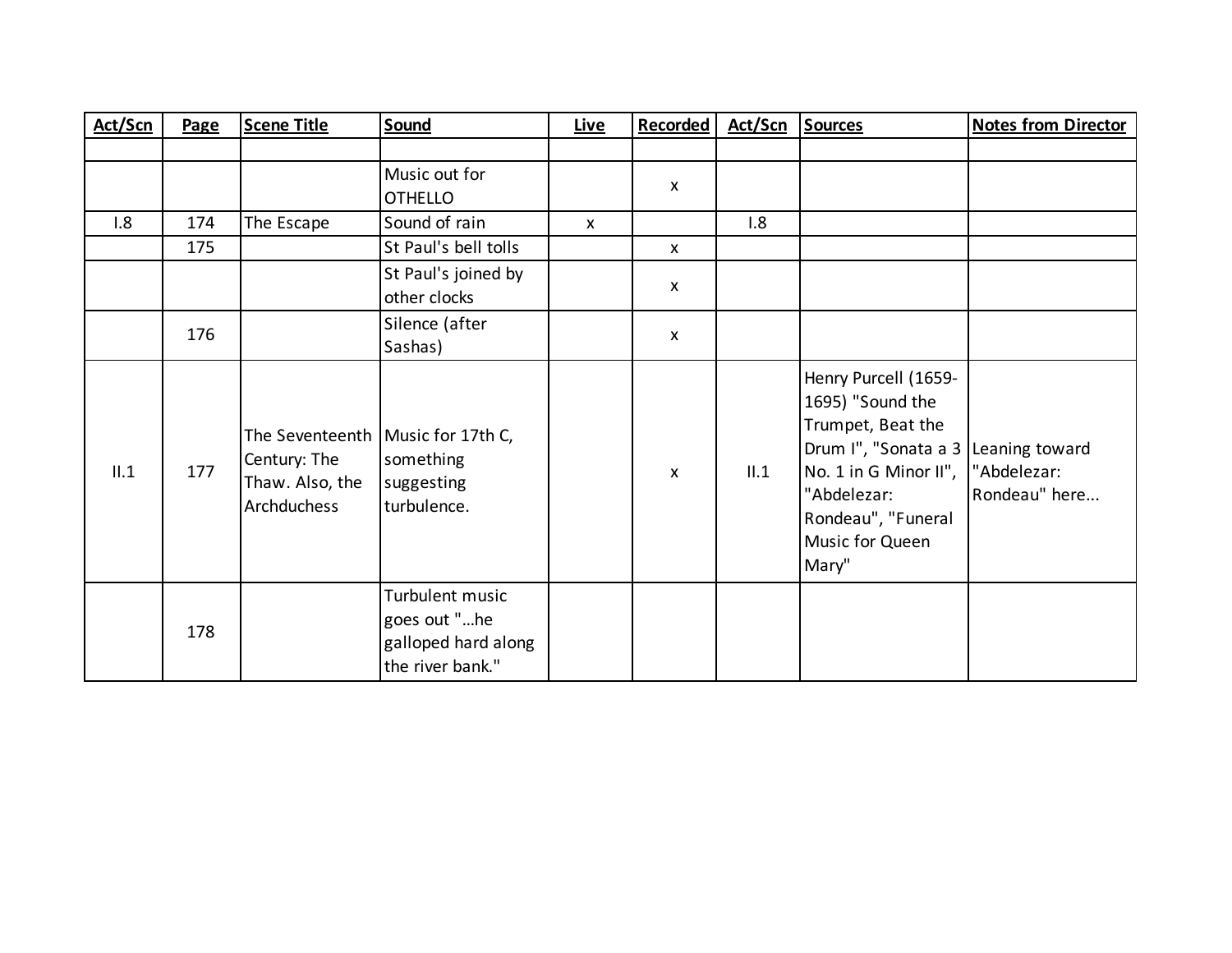| Act/Scn | Page | <b>Scene Title</b> | Sound                                                                                                   | <b>Live</b> | <b>Recorded</b> | Act/Scn | <b>Sources</b>                                                                                                                                                            | <b>Notes from Director</b>                                                                                                              |
|---------|------|--------------------|---------------------------------------------------------------------------------------------------------|-------------|-----------------|---------|---------------------------------------------------------------------------------------------------------------------------------------------------------------------------|-----------------------------------------------------------------------------------------------------------------------------------------|
|         |      |                    |                                                                                                         |             |                 |         |                                                                                                                                                                           |                                                                                                                                         |
|         | 179  |                    | Unsettling music for<br>Archduchess<br>entrance?                                                        |             | X               |         | Johannes Pachelbel<br>$(1653 - 1706)$ ,<br>"Tocatta in G<br>Minor", "Ricercare in<br>C Minor", "Tocatta<br>and Fugue in D<br>minor"                                       |                                                                                                                                         |
|         | 181  |                    | Sound of beating<br>wings - begin with<br>something light and<br>fun, change to heavy<br>vulture wings? |             | X               |         |                                                                                                                                                                           |                                                                                                                                         |
| II.2    | 184  | Constantinople     | Birds, Turkish Music                                                                                    |             | X               | II.2    | Nikriz Peşrev:<br>"Istampitta:<br>Saltarello",<br>"Cantique des<br>Cantiques"<br><b>Traditional Turkish</b><br>Music: "Ey Bostanj",<br>"Aman Karpouz<br>Kestim Yiyen Yok" | I think either "Ey<br>Bostanj" or "Aman<br>Karpouz Kestim<br>Yiyen Yok" or one at<br>the top and then the<br>other for "party<br>music" |
|         | 186  |                    | Sound of dogs,<br>trumpets, drums                                                                       |             | X               |         |                                                                                                                                                                           |                                                                                                                                         |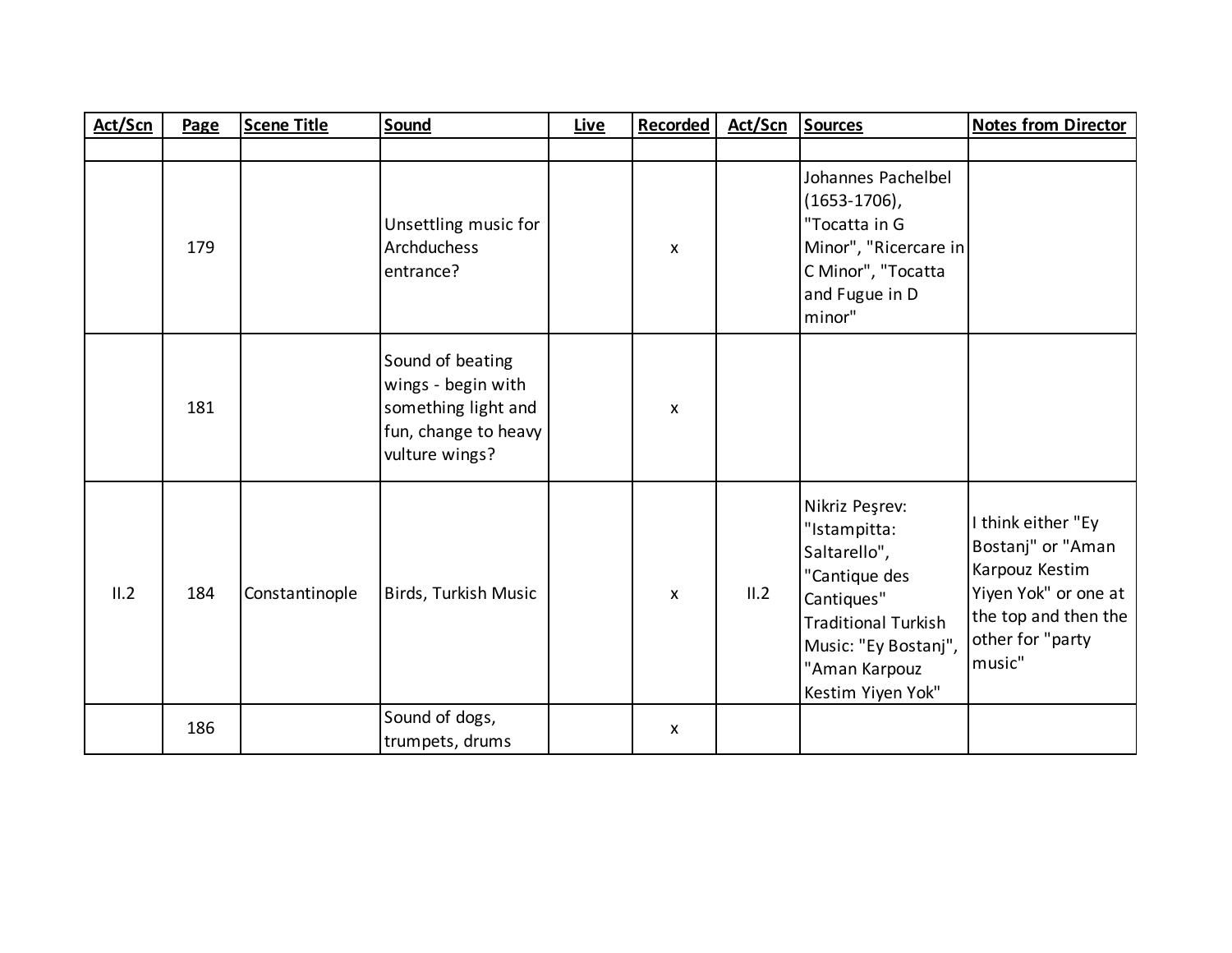| Act/Scn | Page | <b>Scene Title</b>                                             | Sound                                                                                | <b>Live</b> | <b>Recorded</b> | Act/Scn | <b>Sources</b>                                                                                   | <b>Notes from Director</b>             |
|---------|------|----------------------------------------------------------------|--------------------------------------------------------------------------------------|-------------|-----------------|---------|--------------------------------------------------------------------------------------------------|----------------------------------------|
|         |      |                                                                |                                                                                      |             |                 |         |                                                                                                  |                                        |
|         | 187  |                                                                | 17th C music:<br>awakening, excited,<br>revelatory                                   |             | X               |         | Pachelbel:<br>"Hexachorum<br>Apollinis: Aira<br>Prima", "Keyboard<br>Suite no. 28:<br>Sarabande" | Let's try<br>"Hexachorum<br>Apollinis" |
|         | 188  |                                                                | Music stops: "I want<br>to go home"                                                  |             | $\mathsf{X}$    |         |                                                                                                  |                                        |
| III.1   | 189  | The Eighteenth<br>Century: Orlando<br>Sails back to<br>England | 18th C music -<br>something about the<br>sea<br>And/or, some ship<br>creaking sounds |             | $\mathsf{x}$    | III.1   | George Fredrich<br>Handel (1865-1759):<br>"Water Music"<br>(slower movements)                    | Very nice.                             |
| III.2   | 195  | <b>Orlando Returns</b><br>Home                                 | 18th C music -<br>celebratory                                                        |             | $\mathsf{X}$    | III.2   | Handel: "Royal<br>Fireworks" (Upbeat<br>movements,<br>especially "La<br>Rejouissance"            | Yay!                                   |
|         | 196  |                                                                | Sound of footsteps<br>in empty, lonely<br>halls - as Orlando<br>roams                |             | X               |         |                                                                                                  |                                        |
| III.3   | 198  | The Archduchess<br>Arrives                                     | Footsteps out, 18th<br>C music: Pastoral                                             |             | $\mathsf{x}$    | III.3   | <b>Traditional English</b><br>Folk music:<br>"Greensleeves"                                      | Sure, let's try it.                    |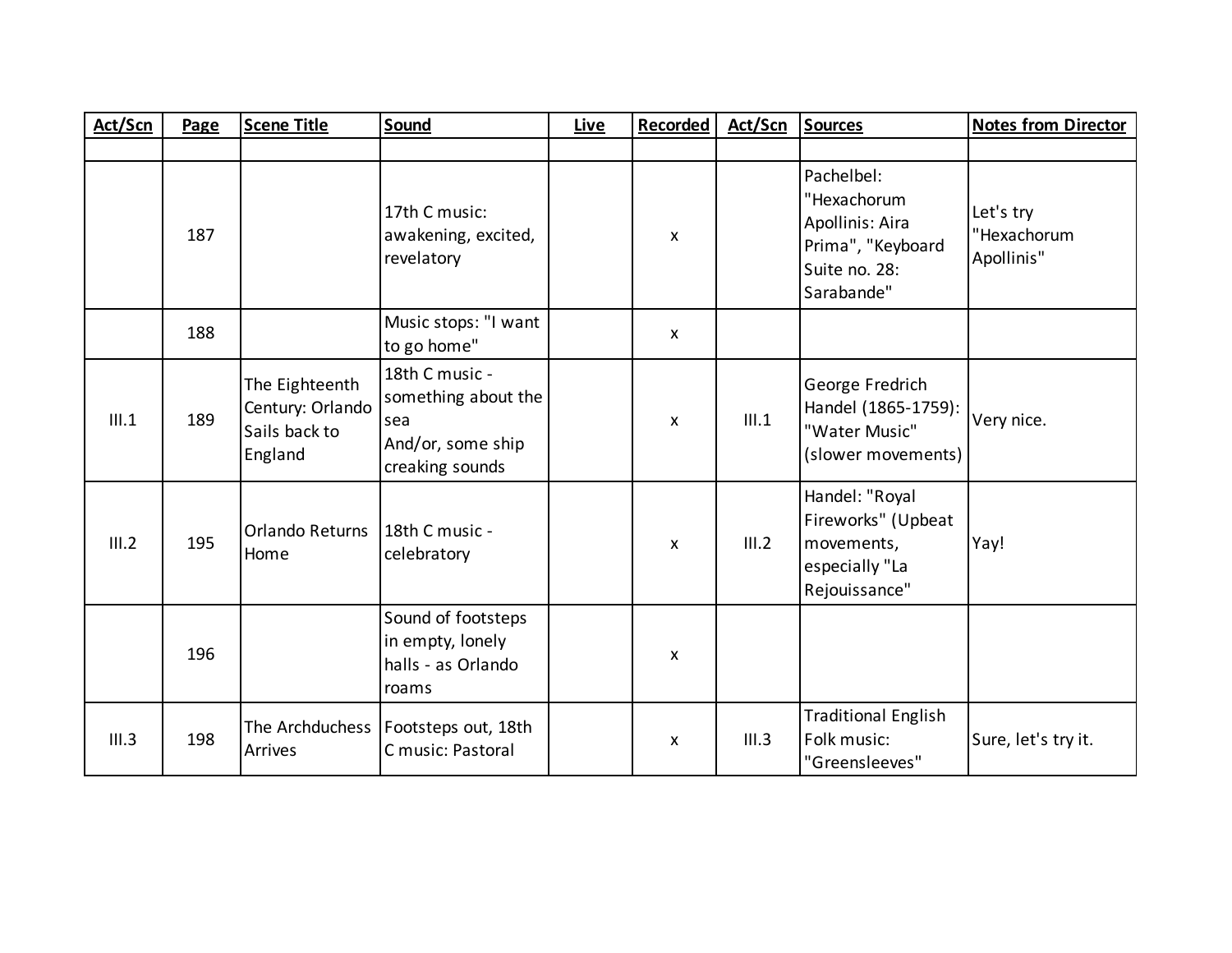| Act/Scn | Page | <b>Scene Title</b>                                                        | Sound                                                                                                                         | Live | <b>Recorded</b>    | Act/Scn | <b>Sources</b>                                                                                                       | <b>Notes from Director</b>                                                               |
|---------|------|---------------------------------------------------------------------------|-------------------------------------------------------------------------------------------------------------------------------|------|--------------------|---------|----------------------------------------------------------------------------------------------------------------------|------------------------------------------------------------------------------------------|
|         |      |                                                                           |                                                                                                                               |      |                    |         |                                                                                                                      |                                                                                          |
|         |      |                                                                           | Music out or<br>replaced with<br>something<br>unsettling -<br>Archduchess/Archdu<br>ke entrance                               |      | $\mathsf{x}$       |         | Mozart: "Mass in C<br>Minor: Kyrie",<br>"Requiem:<br>Lacrymosa",<br>Handel: "Concerto in<br>D Minor: Adagio"         |                                                                                          |
|         |      |                                                                           | Music out with<br>Archduke reveal                                                                                             |      | $\pmb{\mathsf{X}}$ |         |                                                                                                                      |                                                                                          |
| IV.1    | 207  | The Nineteenth<br>Century: On the<br>Preponderance<br>of Wedding<br>Rings | Bells, sound of rain.<br>Clocks ticking.<br>Or, 19th C music,<br>something lovely,<br>but muted.                              |      | X                  | IV.1    | Erik Satie (1866-<br>1925): "Premiere<br>Gymnopedie"<br>Claude Debussy<br>(1862-1918): "Clair<br>de Lune", "Reverie" | I like "Premiere<br>Gymnopedie" -<br>wonder if it's too<br>recognizable? but<br>love it. |
|         | 208  |                                                                           | Sounds of muffled<br>chimes, wind, and<br>buzzing noises                                                                      |      | X                  |         |                                                                                                                      |                                                                                          |
|         | 209  |                                                                           | Ringing sound -<br>Tibetan singing<br>bowl? High lovely<br>drone? With Orlando<br>vibrating, out with<br>Grimsditch entrance. |      | X                  |         |                                                                                                                      |                                                                                          |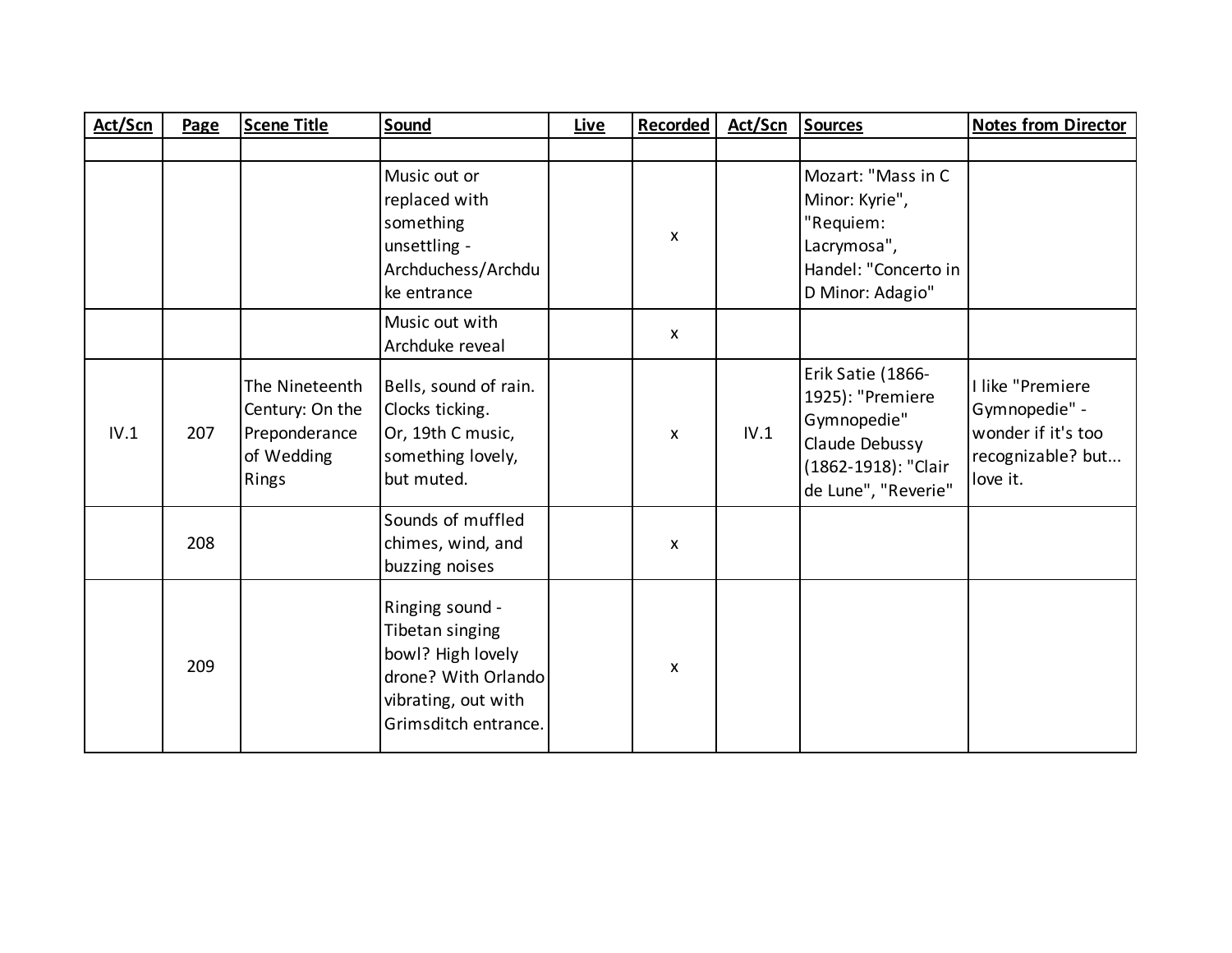| Act/Scn | Page | <b>Scene Title</b> | Sound                                                                                                            | Live | Recorded           | Act/Scn | <b>Sources</b>                                                                                                                     | <b>Notes from Director</b>                      |
|---------|------|--------------------|------------------------------------------------------------------------------------------------------------------|------|--------------------|---------|------------------------------------------------------------------------------------------------------------------------------------|-------------------------------------------------|
|         |      |                    |                                                                                                                  |      |                    |         |                                                                                                                                    |                                                 |
|         | 210  |                    | Return of ringing<br>sound - wedding<br>rings drop from sky.<br>Out with Orlando<br>falling with a thud.         |      | X                  |         |                                                                                                                                    |                                                 |
|         | 212  |                    | Boom to reinforce<br>Orlando falling?                                                                            |      | $\pmb{\mathsf{X}}$ |         |                                                                                                                                    |                                                 |
| IV.2    | 214  | The Marriage       | 19th C music -<br>lovely, romantic                                                                               |      | X                  | IV.2    | Debussy: "Reverie"<br>Edward Elgar (1857-<br>1934): "Salut<br>d'Amour",<br>"Romance" (pick up<br>after introduction<br>with cello) | Digging "Romance"<br>most of these, I<br>think. |
|         | 218  |                    | Music change - more<br>melancholy. "and<br>when Orlando's feet<br>were covered with<br>spooted autumn<br>leaves" |      | X                  |         | Elgar: "Elegy for<br>Strings"                                                                                                      | Yes.                                            |
|         | 219  |                    | Sound of sea.<br>Terrible silence.                                                                               |      | X                  |         |                                                                                                                                    |                                                 |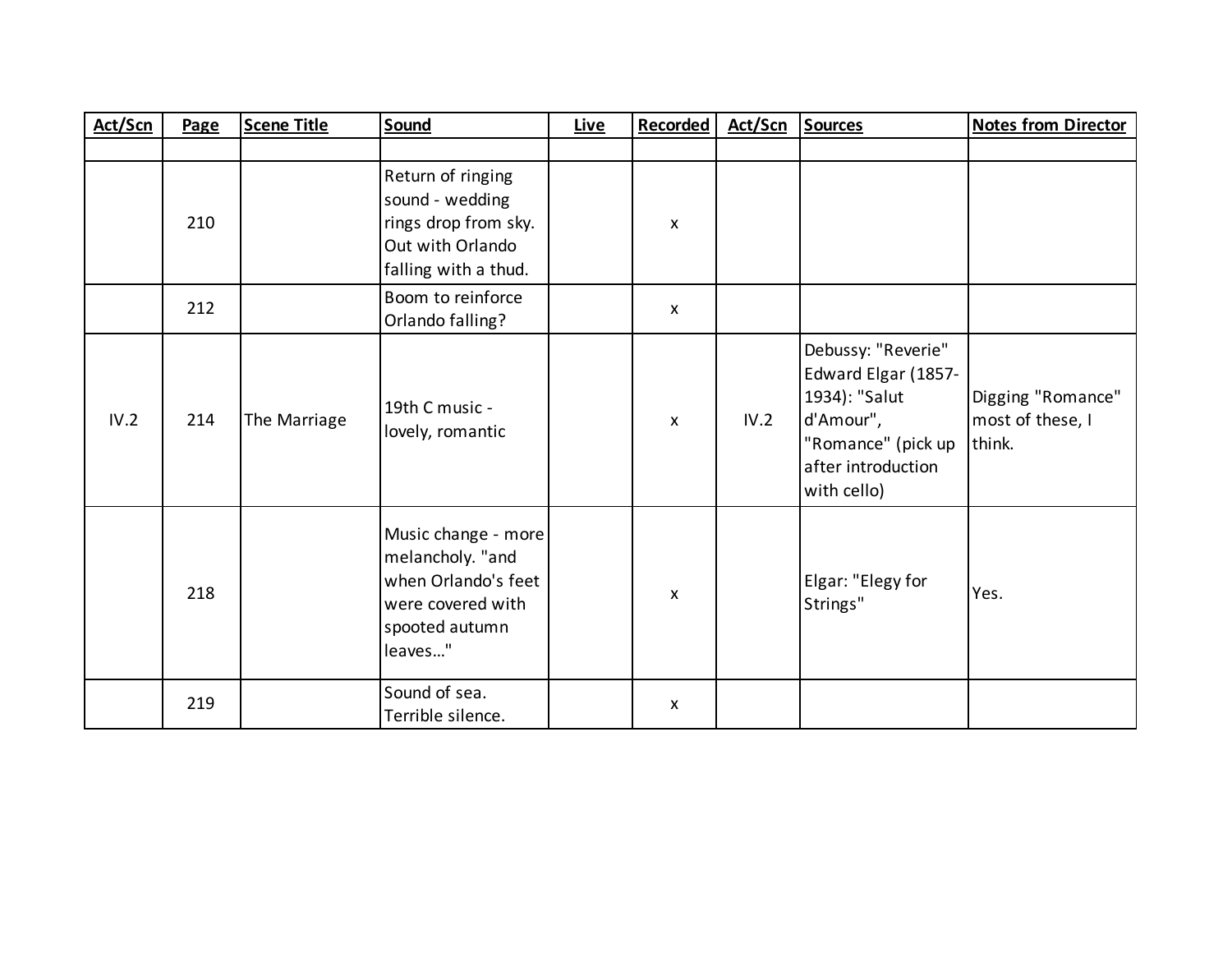| Act/Scn | Page | <b>Scene Title</b>       | Sound                                                                             | <b>Live</b> | <b>Recorded</b>    | Act/Scn | Sources                                                                                                                                                                     | <b>Notes from Director</b>                     |
|---------|------|--------------------------|-----------------------------------------------------------------------------------|-------------|--------------------|---------|-----------------------------------------------------------------------------------------------------------------------------------------------------------------------------|------------------------------------------------|
|         |      |                          |                                                                                   |             |                    |         |                                                                                                                                                                             |                                                |
|         |      |                          | Restore romantic<br>music -<br>"Shelmerdine"                                      |             | X                  |         | Debussy: "Reverie"<br>Edward Elgar (1857-<br>1934): "Salut<br>d'Amour",<br>"Romance" (pick up<br>after introduction<br>with cello)                                          | "Romance" reprise, I<br>think.                 |
|         | 220  |                          | Sound bells. Maybe<br>Medelssohn's<br>"Wedding March"<br>(1842)                   |             | X                  |         |                                                                                                                                                                             | Yes. Some sense of<br>wedding march<br>please. |
|         |      |                          | Sound of doors<br>banging, brass pots<br>beating, and an<br>organ sounding        |             | X                  |         |                                                                                                                                                                             |                                                |
|         | 221  |                          | Clap of thunder                                                                   |             | $\pmb{\mathsf{X}}$ |         |                                                                                                                                                                             |                                                |
| V.1     | 223  | The Twentieth<br>Century | Sound of tinkling<br>glass. Giving way to<br>20th C Music. Philip<br>Glass maybe? |             | X                  | V.1     | Philip Glass:<br>"Glassworks: Floe"<br>(lights up on Act V<br>when intro<br>completes),<br>"Koyanisqaatsi:<br>Resource",<br>"Koyanisqaatsi:<br>Pruitt Igoe" (after<br>2:35) |                                                |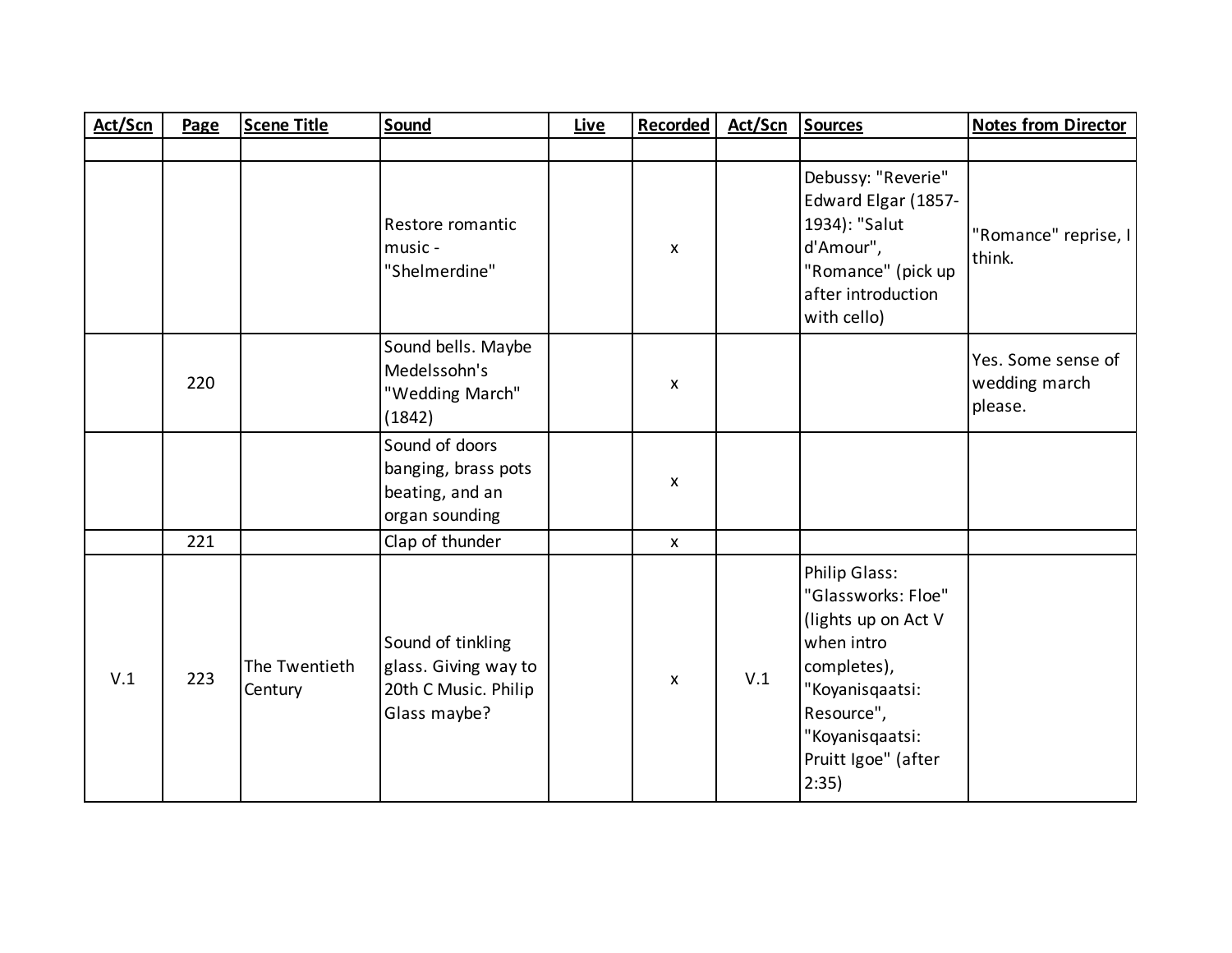| Act/Scn | Page | <b>Scene Title</b> | Sound                                                                                                         | <b>Live</b> | <b>Recorded</b> | Act/Scn | <b>Sources</b> | <b>Notes from Director</b> |
|---------|------|--------------------|---------------------------------------------------------------------------------------------------------------|-------------|-----------------|---------|----------------|----------------------------|
|         |      |                    |                                                                                                               |             |                 |         |                |                            |
|         |      |                    | Sound of clock<br>ticking louder and<br>louder?<br>My inclination is to<br>not do this, but run<br>with Glass |             | X               |         |                |                            |
|         | 226  |                    | <b>Elevator Ding</b>                                                                                          |             | X               |         |                |                            |
|         | 228  |                    | <b>Elevator Ding</b>                                                                                          |             | X               |         |                |                            |
|         | 229  |                    | <b>Elevator Ding</b>                                                                                          |             | X               |         |                |                            |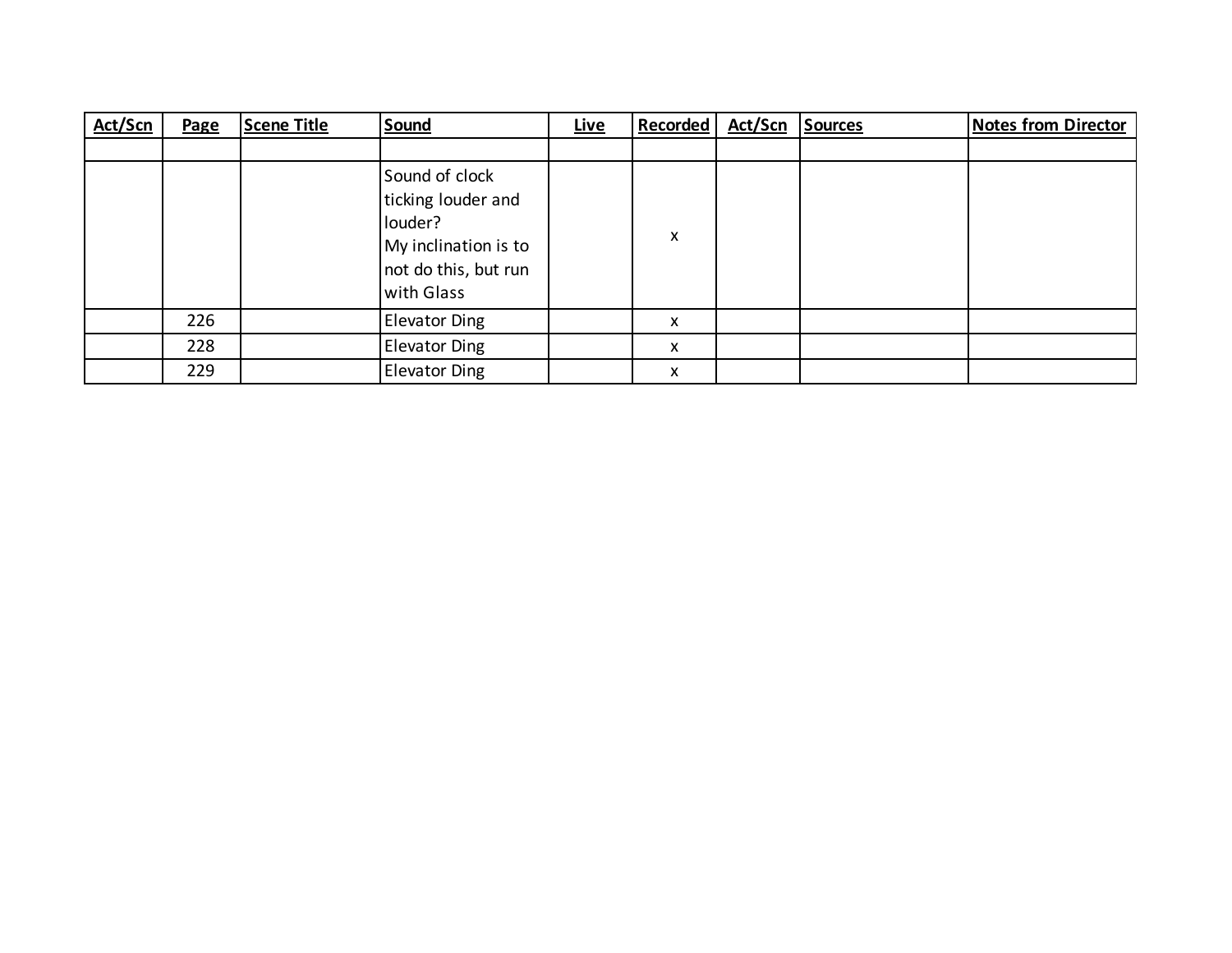| Act/Scn | Page | <b>Scene Title</b> | Sound                                                                            | <b>Live</b> | <b>Recorded</b> | Act/Scn | <b>Sources</b>                                                                                                                                                                                                                                                                                                                                                                          | <b>Notes from Director</b>                      |
|---------|------|--------------------|----------------------------------------------------------------------------------|-------------|-----------------|---------|-----------------------------------------------------------------------------------------------------------------------------------------------------------------------------------------------------------------------------------------------------------------------------------------------------------------------------------------------------------------------------------------|-------------------------------------------------|
|         |      |                    |                                                                                  |             |                 |         |                                                                                                                                                                                                                                                                                                                                                                                         |                                                 |
|         | 230  |                    | Music change to<br>thoughtful,<br>introspective.<br>Orlando: "Who then<br>am 1?" |             | X               |         | Samuel Barber:<br>"Adagio for Strings"<br>Durufle: "Requiem:<br>Introit-Kyrie"<br>James Whitbourn,<br>"Luminosity- I: Lux in<br>Tenerbis",<br>"Luminosity III:<br>Silence"<br>Henryk Gorecki:<br>"Sympony no. 3: II -<br>Lento and Adagio"<br>(it's very sad, and I<br>will cry during the<br>piece, but it's oh<br>soooo lovely)<br>Arvo Part: "Da<br>Pacem Domine", "De<br>Profundis" | OH the Gorecki is so<br>gorgeous!               |
|         | 231  |                    | Music out for The<br>Queen?                                                      |             | X               |         | <b>Reprise Queen's</b><br>music from earlier?<br>Or perhaps more<br>contemporary?                                                                                                                                                                                                                                                                                                       | I think we might<br>want music for her,<br>yes. |
|         | 233  |                    | Birdsong. "She flung<br>herself under the old<br>oak tree                        |             | X               |         |                                                                                                                                                                                                                                                                                                                                                                                         |                                                 |